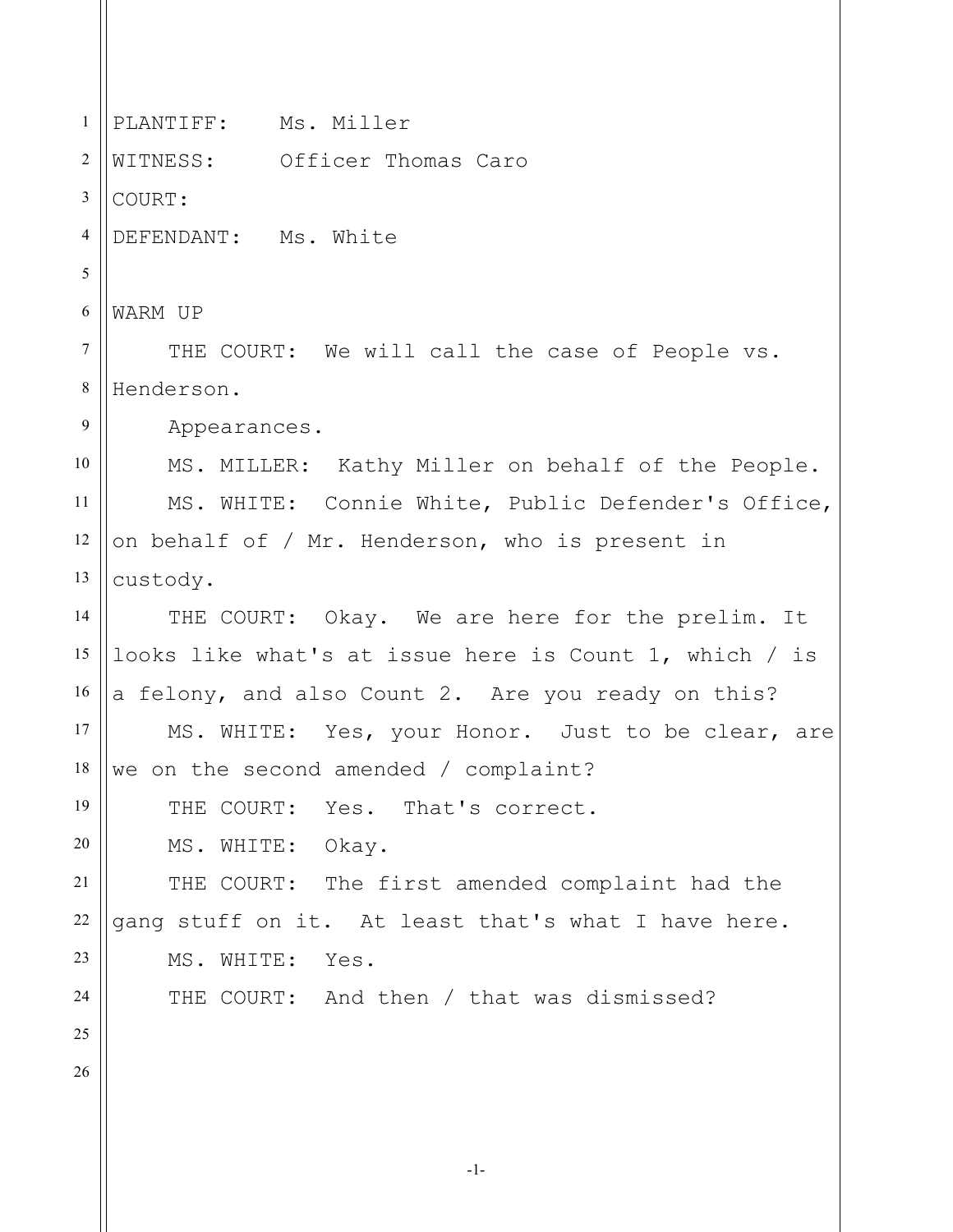1 2 3 4 5 6 7 8 9 10 11 12 13 14 15 16 17 18 19 20 21 22 23 24 25 26 MS. MILLER: I don't know if that was filed and then dismissed or exactly what happened. But we are not dealing with gang allegations / in this. THE COURT: All right. MS. WHITE: Okay. THE COURT: Any motions before we begin? MS. WHITE: I have no co-defendants in this prelim. I think there is only one witness. I / think we are ready. THE COURT: Okay. MS. MILLER: No motions, your Honor. THE COURT: Go ahead and call your first witness. MS. MILLER: People call Officer Caro. THE COURT: Officer, you have been sworn. / THE WITNESS: Yes, your Honor. THE COURT: State your name and spell it for the record. THE WITNESS: My first name is Thomas, T-H-O-M-A-S. Last name \*/ Caro, C-A-R-O. THE COURT: Thank you. Please have a seat at the witness stand. MS. MILLER: May I inquire? THE COURT: Yes. DIRECT EXAMINATION Q. BY MS. MILLER: Good morning, sir. A. Good morning.

-2-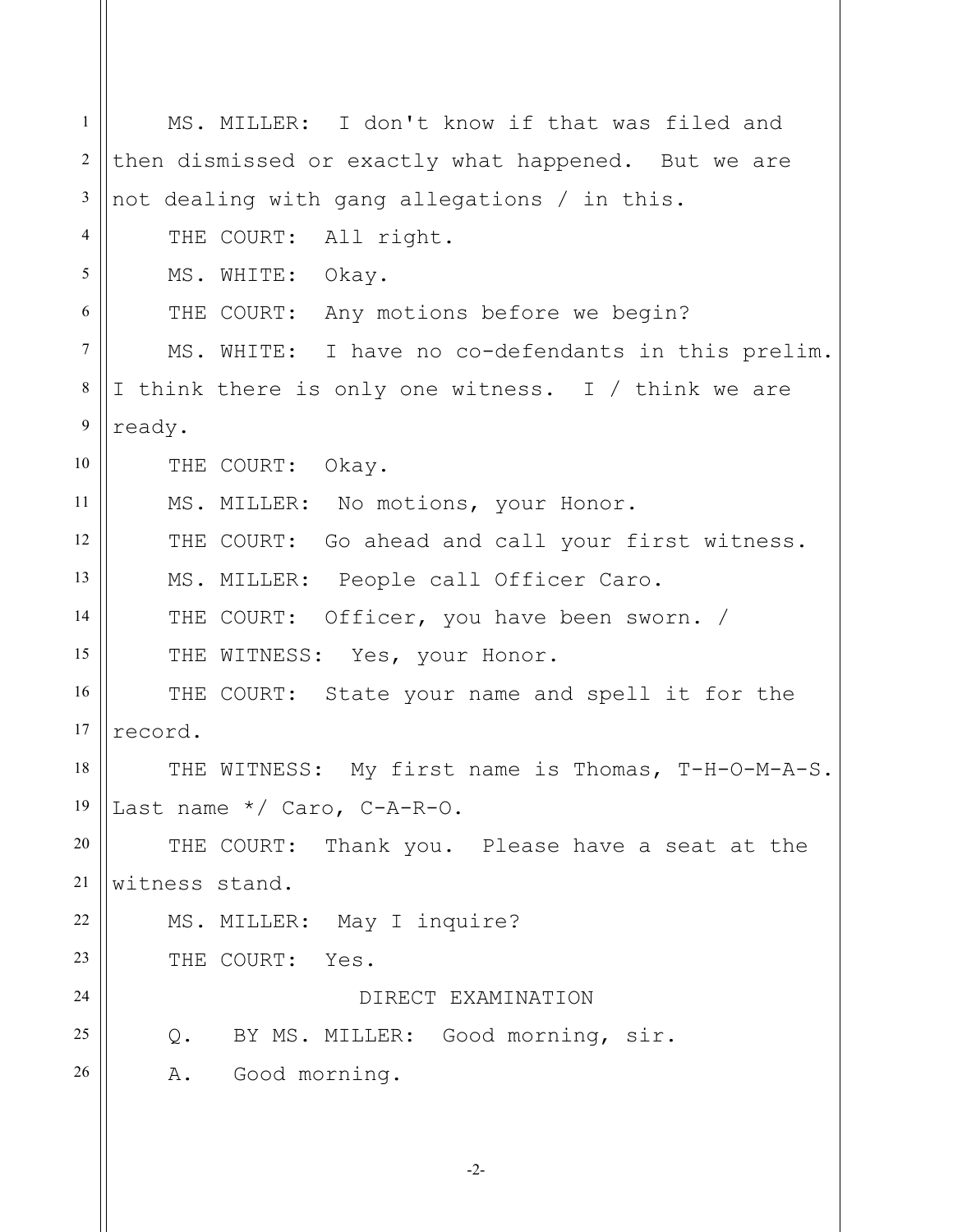| 1              | Q.          | Who / do you work for?                          |
|----------------|-------------|-------------------------------------------------|
| 2              | Α.          | Santa Ana Police Department.                    |
| 3              | Q.          | How long have you been employed as an officer?  |
| $\overline{4}$ | Α.          | Over two years.                                 |
| 5              |             | Q. Are you a sworn peace / officer?             |
| 6              | A.          | Yes, ma'am.                                     |
| $\overline{7}$ | Q.          | Do you have law enforcement experience prior    |
| $\,8\,$        |             | to your current employment?                     |
| 9              | Α.          | No, ma'am, I don't.                             |
| 10             |             | Q. Before becoming an officer, did you attend / |
| 11             | an academy? |                                                 |
| 12             | Α.          | Yes, I did.                                     |
| 13             |             | Q. What is your current assignment?             |
| 14             | Α.          | I am a patrol police officer.                   |
| 15             | $Q$ .       | Were you working in the early morning hours of  |
| 16             |             | June 18th of this year?                         |
| 17             | Α.          | Yes, ma'am.                                     |
| 18             |             |                                                 |
| 19             |             |                                                 |
| 20             |             | **END OF WARM UP**                              |
| 21             |             |                                                 |
| 22             |             |                                                 |
| 23             |             |                                                 |
| 24             |             |                                                 |
| 25             |             |                                                 |
| 26             |             |                                                 |
|                |             |                                                 |
|                |             |                                                 |

-3-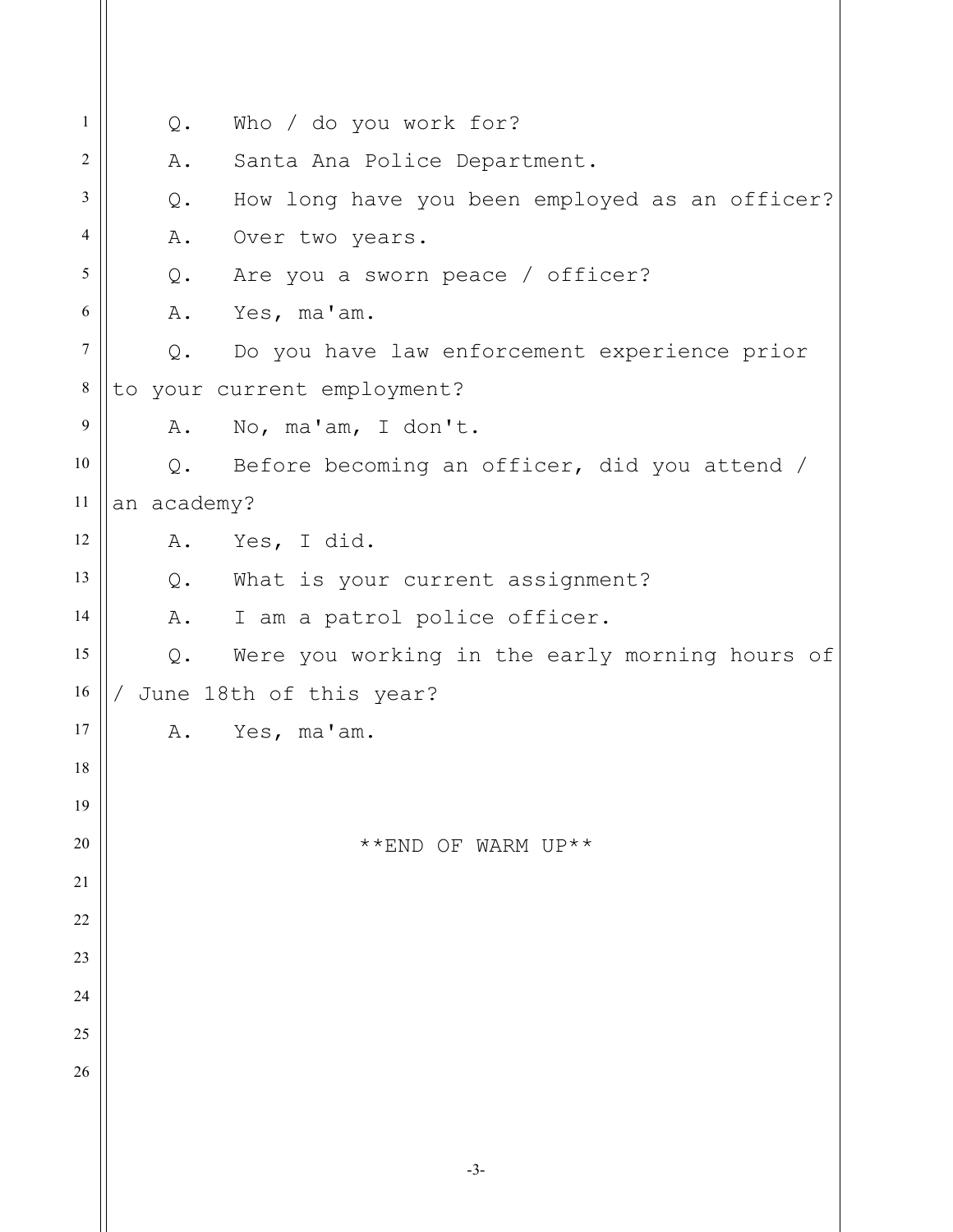1 2 3 4 5 6 7 8 9 10 11 12 13 14 15 16 17 18 19 20 21 22 23 24 25 26 EXAM Q. BY MS. MILLER: Now, Officer, on that date in the early morning hours, were you dispatched to 2261 North Fairview? A. Yes, ma'am. Q. And what were / you dispatched in reference to? A. I was dispatched regarding a stolen vehicle report. Q. Did you speak to somebody there named Bruce Cortez? A. Yes, ma'am. Q. And / did he tell you that he owns a car? MS. WHITE: Objection. Calls for hearsay. Lack of foundation. THE COURT: Overruled. You may answer. THE WITNESS: Yes, ma'am. Q. BY MS. MILLER: Okay. And what / kind of car did he tell you that he owned? MS. WHITE: Objection. Lack of foundation. My report says that Mr. Cortez speaks Spanish. THE COURT: Okay. Sustained. Q. BY MS. MILLER: When / you spoke to Mr. Cortez, did you speak to him in English or in Spanish?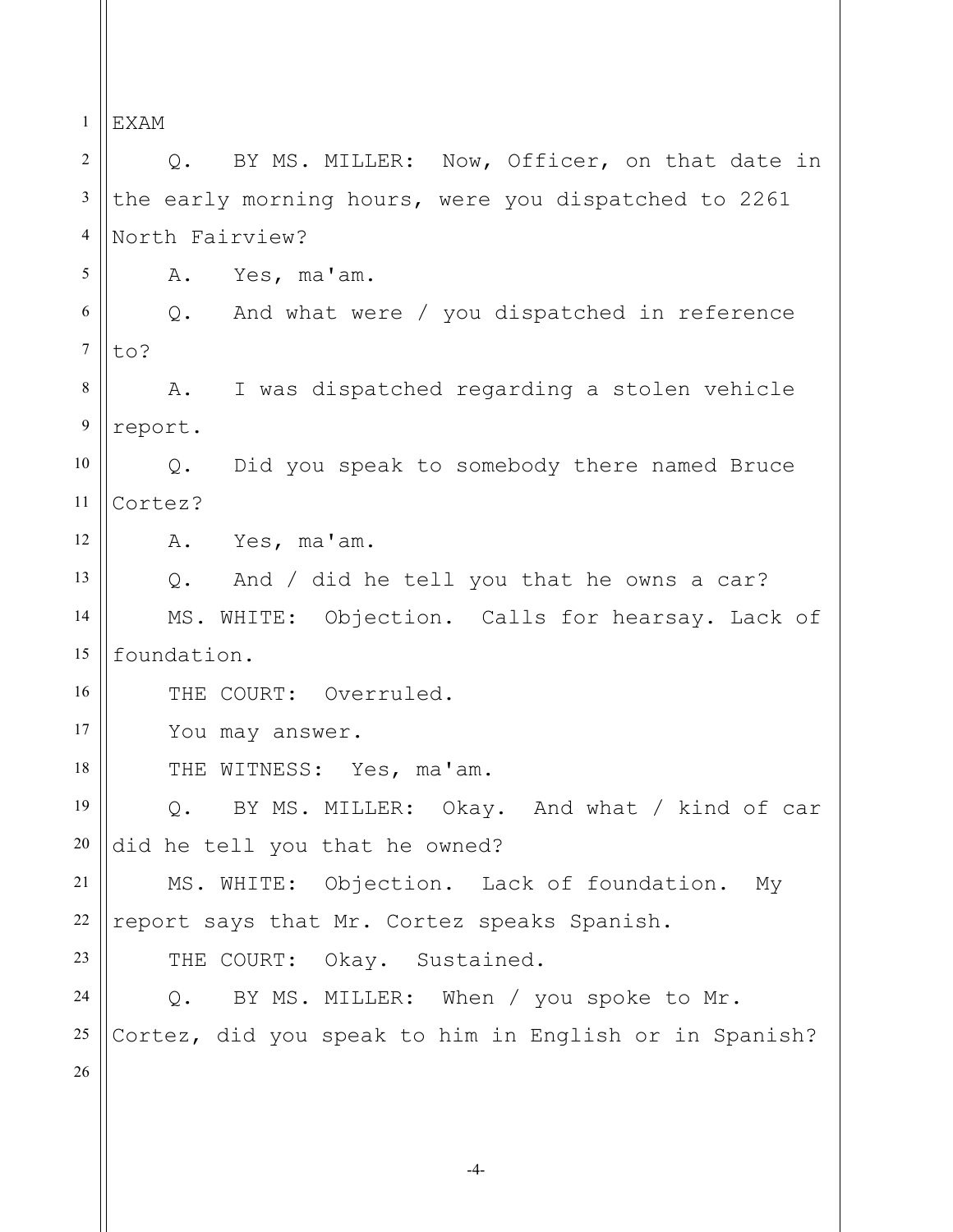1 2 3 4 5 6 7 8 9 10 11 12 13 14 15 16 17 18 19 20 21 22 23 24 25 26 A. First started talking to him in English, and then I / realized his primary language was Spanish. Q. Okay. Do you speak Spanish, Officer? A. Yes, I do. Q. How long have you spoken Spanish? A. All my life. Q. Okay. / When you initially spoke to Mr. Cortez, what kind of vehicle did he tell you that he owned? A. A black Nissan Sentra. Q. Were you able / to obtain the license plate number of that car at some point? A. Using his name we were able to obtain the license plate number of \*/ that vehicle. Q. Okay. And what was the license plate number? A. Can I refresh my recollection? Q. If looking at your report would refresh your recollection. A. Yes, / ma'am. MS. MILLER: Your Honor, with your permission. THE COURT: That's fine. Go ahead. MS. WHITE: Objection. Lack of foundation and personal knowledge by the witness regarding the license number.

-5-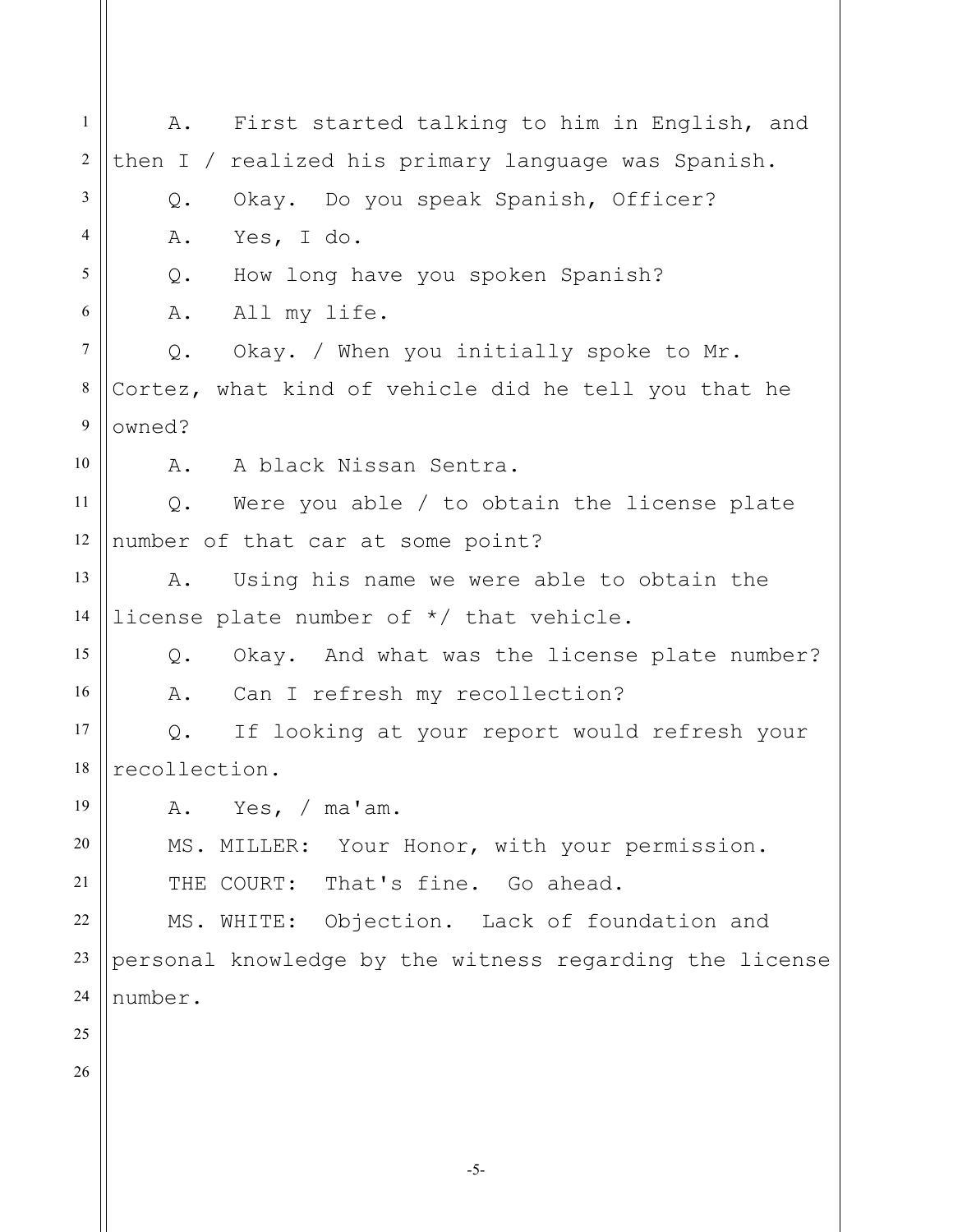1 2 3 4 5 6 7 8 9 10 11 12 13 14 15 16 17 18 19 20 21 22 23 24 25 26 THE COURT: Well, / I think you have a point. There is a foundation that needs to be laid in how he got the license plate number. It is / sustained. Q. BY MS. MILLER: Did the victim tell you about a couple of people that he had met the night before? A. Yes, ma'am. Q. And what did the victim / tell you about the people he met the previous evening? A. He initially reported that he met a female in Anaheim and she identified herself as / Tina. He said he met her when she was walking. Q. What did he tell you happened after that? A. He felt sorry for her, so he / offered to give her a ride to her apartment. She immediately accepted his offer. Q. Let me stop you right there. At some point did he / tell you he met another young woman? A. Yes, ma'am. Q. And what name did he know that young woman as? A. He said her name was Crystal. \*/

-6-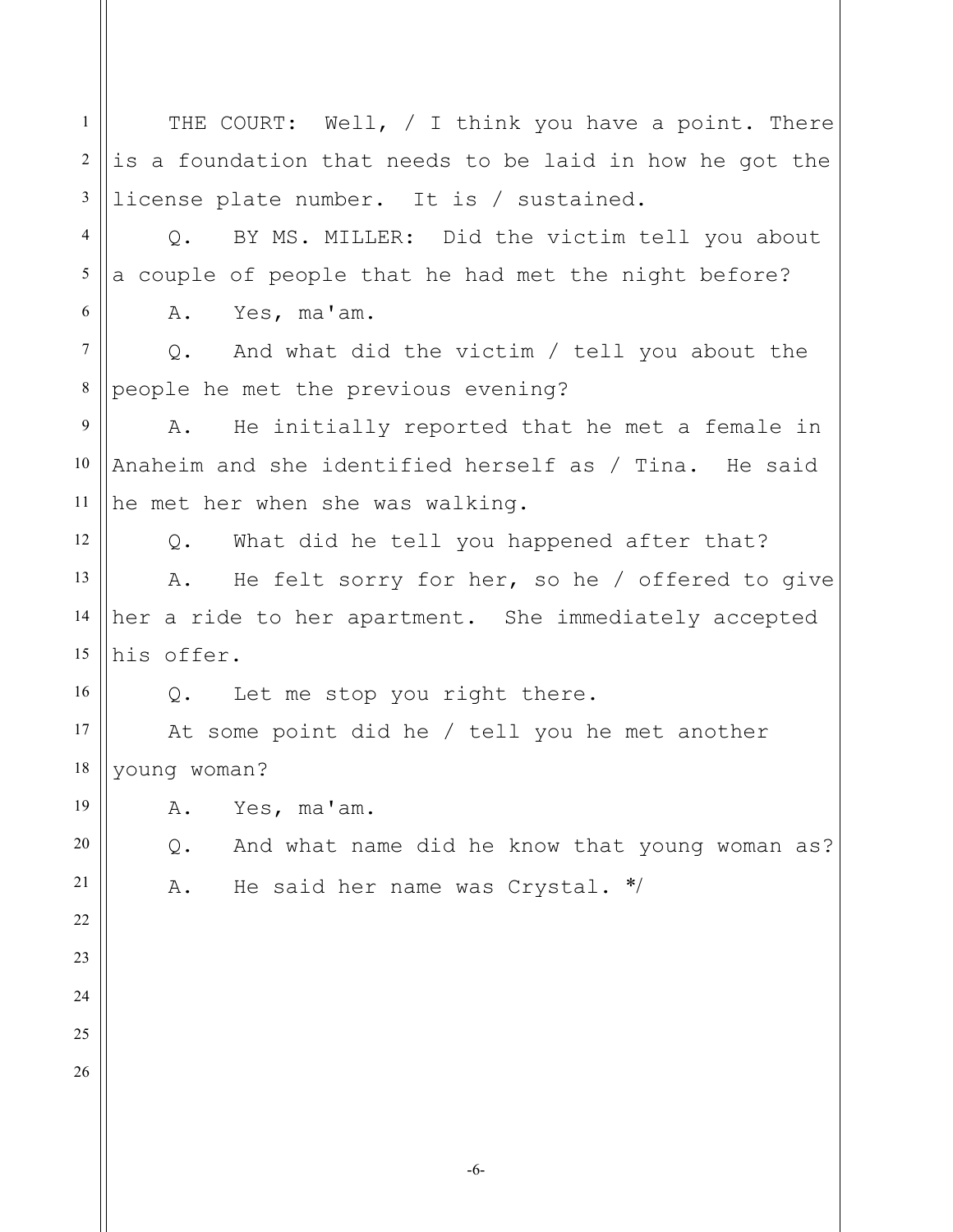1 START TYPING

2 3 4 5 6 7 8 9 10 11 12 13 14 15 16 17 18 19 20 21 22 23 24 25 26 Q. BY MS. MILLER: Did Mr. Cortez tell you that he gave Tina and Crystal a ride in his vehicle? MS. WHITE: Objection. It is leading and vague as to time. / THE COURT: Sustained. MS. MILLER: Your Honor, is that ruling as to both? THE COURT: Sustained as to both. Q. BY MS. MILLER: What did Mr. Cortez tell you he did with Tina and Crystal? / MS. WHITE: Objection. Form of the question assumes facts not in evidence. THE COURT: Overruled. Q. BY MS. MILLER: You may answer my question. A. He previously met Tina the evening prior. Crystal called / him and said she was a friend of Tina's and asked if he was willing to give her a ride to her friend's house. Q. Did / the victim tell you that he picked up that young woman? A. Yes. MS. WHITE: Objection. Form of the question is vague. Which young woman? THE COURT: Sustained. Q. BY MS. MILLER: Did the / victim tell you that he picked up Crystal?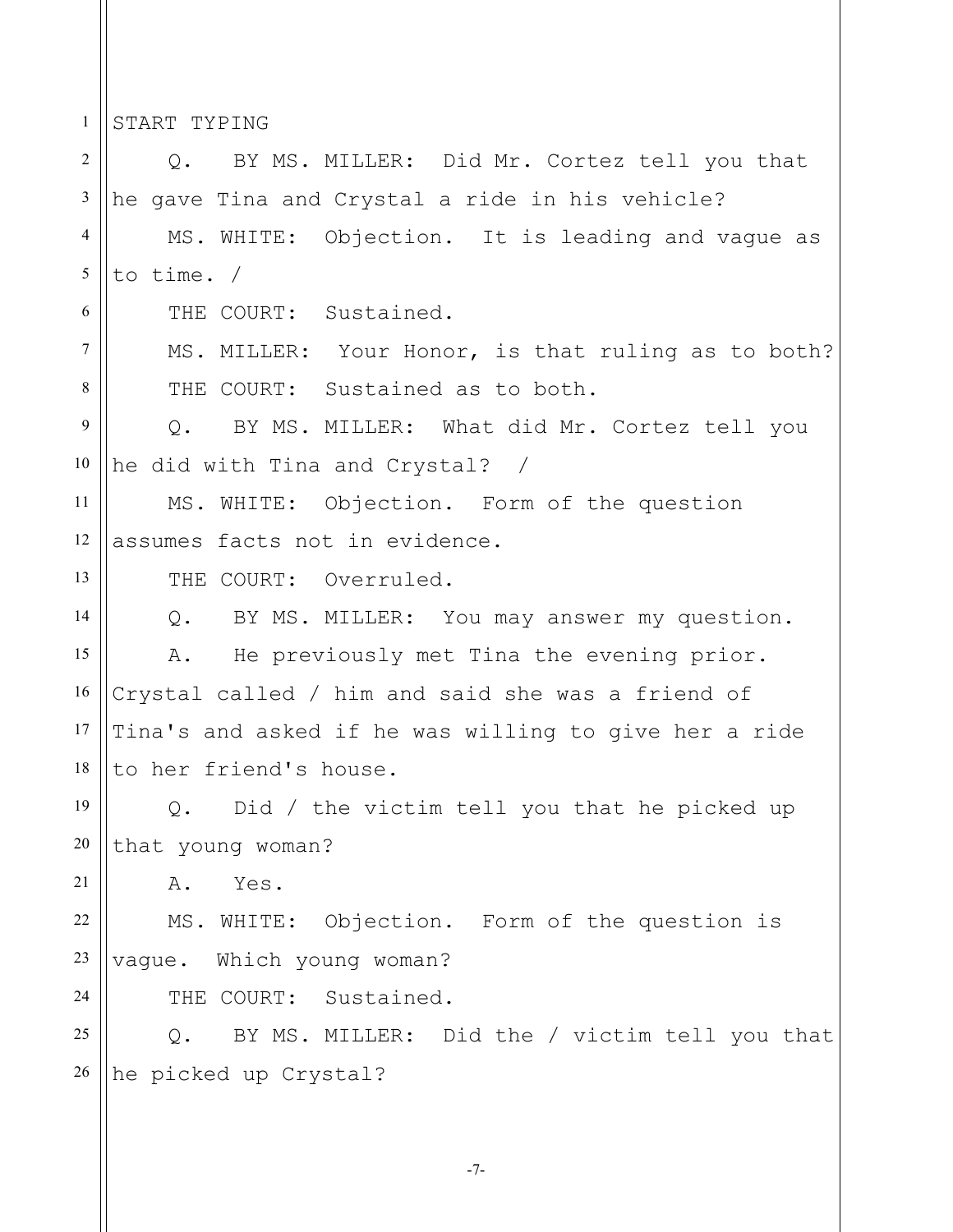1

9

14

21

26

A. Yes.

2 3 Q. What did Mr. Cortez tell you happened after he picked up Crystal?

4 5 MS. WHITE: Objection. The form of / the question is vague as to time, your Honor.

6 7 8 THE COURT: Objection is sustained on that ground. Q. BY MS. MILLER: Officer, what time did Mr. Cortez pick up Crystal?

A. Approximately / 7:30.

10 11 Q. And would that be the night of June 17th? A. Yes, ma'am.

12 13 Q. You were speaking to him the early morning hours of June 18th? \*/

A. Yes, ma'am.

15 16 Q. Okay. And what did Mr. Cortez report to you he did after he picked up Crystal that evening?

17 18 A. He transported Tina and Crystal / to Santa Ana and dropped them off.

19 20 Q. And at some point did Mr. Cortez tell you he eventually picked the two girls up again?

A. Yes, / ma'am.

22 23 Q. Did Mr. Cortez report to you he stopped at some point with the girls in the vehicle?

24 25 MS. WHITE: Objection. It is leading and vague as / to time.

THE COURT: Sustained.

-8-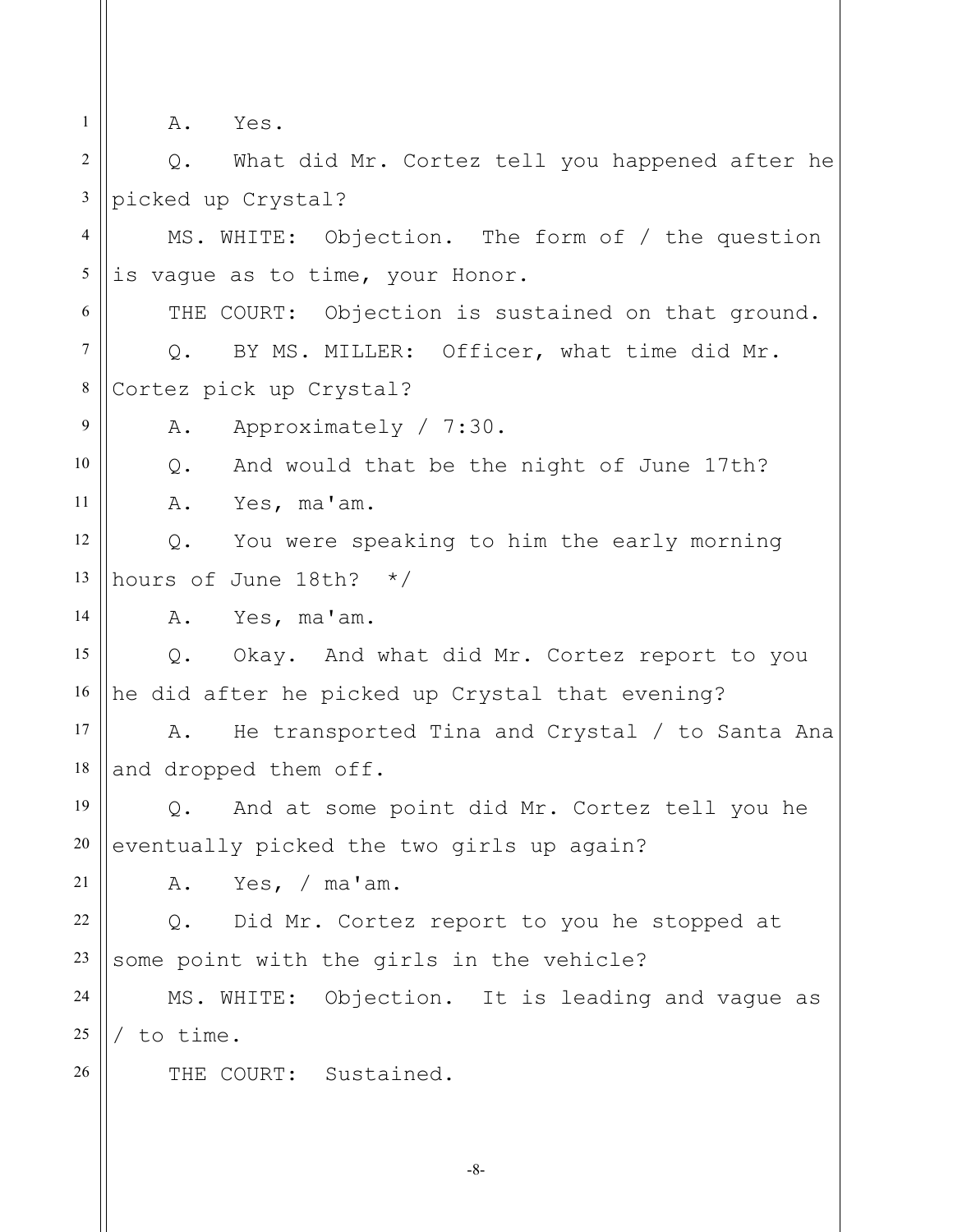1 2 3 4 5 6 7 8 9 10 11 12 13 14 15 16 17 18 19 20 21 22 23 24 25 26 Q. BY MS. MILLER: What did Mr. Cortez tell you he did after that? A. Subsequent to picking up the girls, they were heading back home. He / stopped at the Chevron station. Q. Okay. Mr. Cortez told you that he stopped at a gas station? A. Correct. Q. Were you at the Chevron station when / you were speaking to him? A. That's correct. Q. What did the victim tell you happened after he stopped at the Chevron with the two girls in / the vehicle? A. Mr. Cortez said he felt thirsty, and he wanted something to drink. He pulled over into the Chevron to go purchase a soda. / Q. Did he leave the girls in the car? A. Yes. Q. Was there any conversation before he left the car? A. As he was exiting the vehicle, Crystal  $*/$ asked him to leave the keys behind so they could listen to some music. He ultimately handed over the keys to Crystal as he walked / away and went into the market.

-9-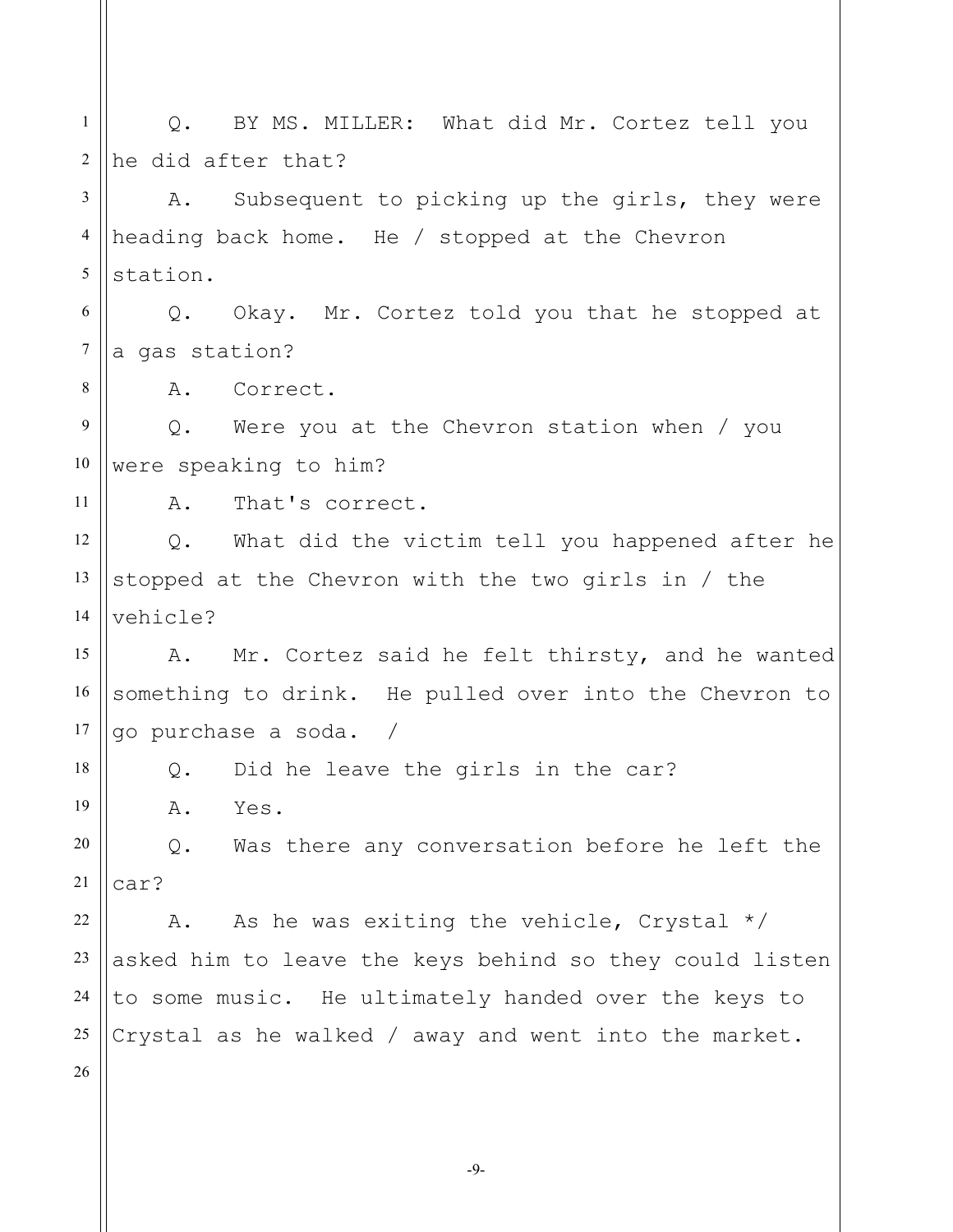1 2 3 4 5 6 7 8 9 10 11 12 13 14 15 16 17 18 19 20 21 22 23 24 25 26 Q. Okay. And did Mr. Cortez tell you what happened after that? A. He experienced what he described as a weird / feeling. He turned and looked where he parked his vehicle, and it was no longer there. Q. Okay. And did the victim tell you whether he / had given the girls permission to drive the vehicle? A. He did not give permission. Q. And did he call the police after that? A. Yes, ma'am. Q. Now, / at some point during or after this interview were you notified that his vehicle was possibly located? A. Yes, ma'am. Q. And at any point did you / proceed to that location? A. Yes, ma'am. Q. When you went to that location, did you take Mr. Cortez with you? A. I did. Q. Where did you two / go? A. We went north of the intersection of Main Street and 17th Street in the city of Santa Ana. Q. When you arrived, did you see / a black Nissan Sentra? A. Yes, ma'am.

-10-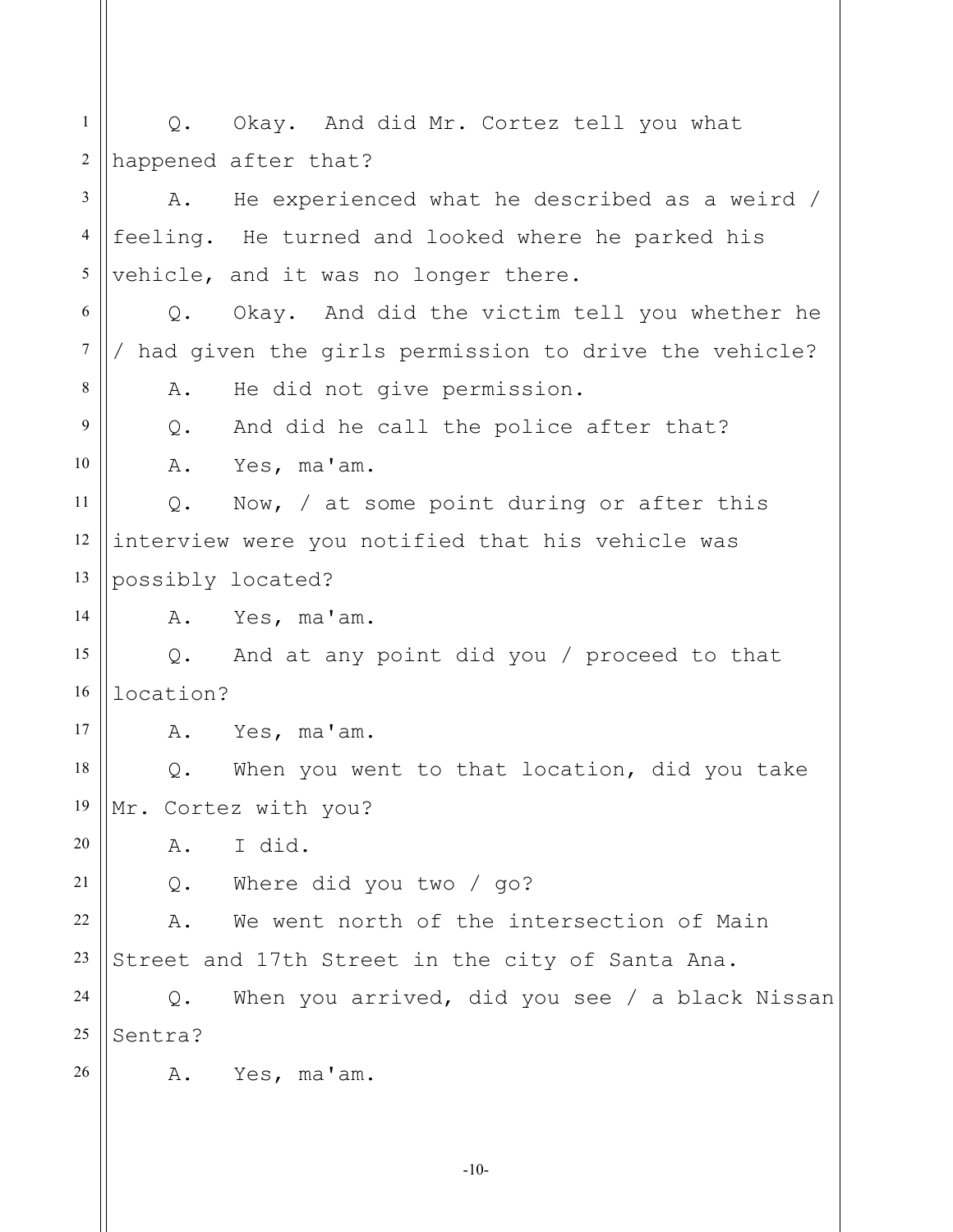1 2 3 4 5 6 7 8 9 10 11 12 13 14 15 16 17 18 19 20 21 22 23 24 25 26 Q. And did Mr. Cortez identify that as his vehicle? A. Yes, ma'am. Q. Were there two young women there at the  $*/$ location where you found the car? A. I told the victim before we arrived there that there would be people we wanted him to look at. / Q. Okay. So there were people being detained at this location that you went to? A. That's correct. Q. So you conducted what is called a lineup in / the field with the victim and some people who were stopped in the vehicle? A. Yes, ma'am. Q. And did he make an identification? MS. WHITE: Objection. Relevance and / lacking in foundation. It is vague. THE COURT: Sustained. Is your question asking about the two girls? MS. MILLER: Yes, your Honor. That was my intent. THE COURT: Okay. What's the / offer of proof as to the relevance of whether he did a lineup of the two girls? MS. MILLER: Your Honor, the offer is that the victim / identifies two people who are arrested in the car with the defendant.

-11-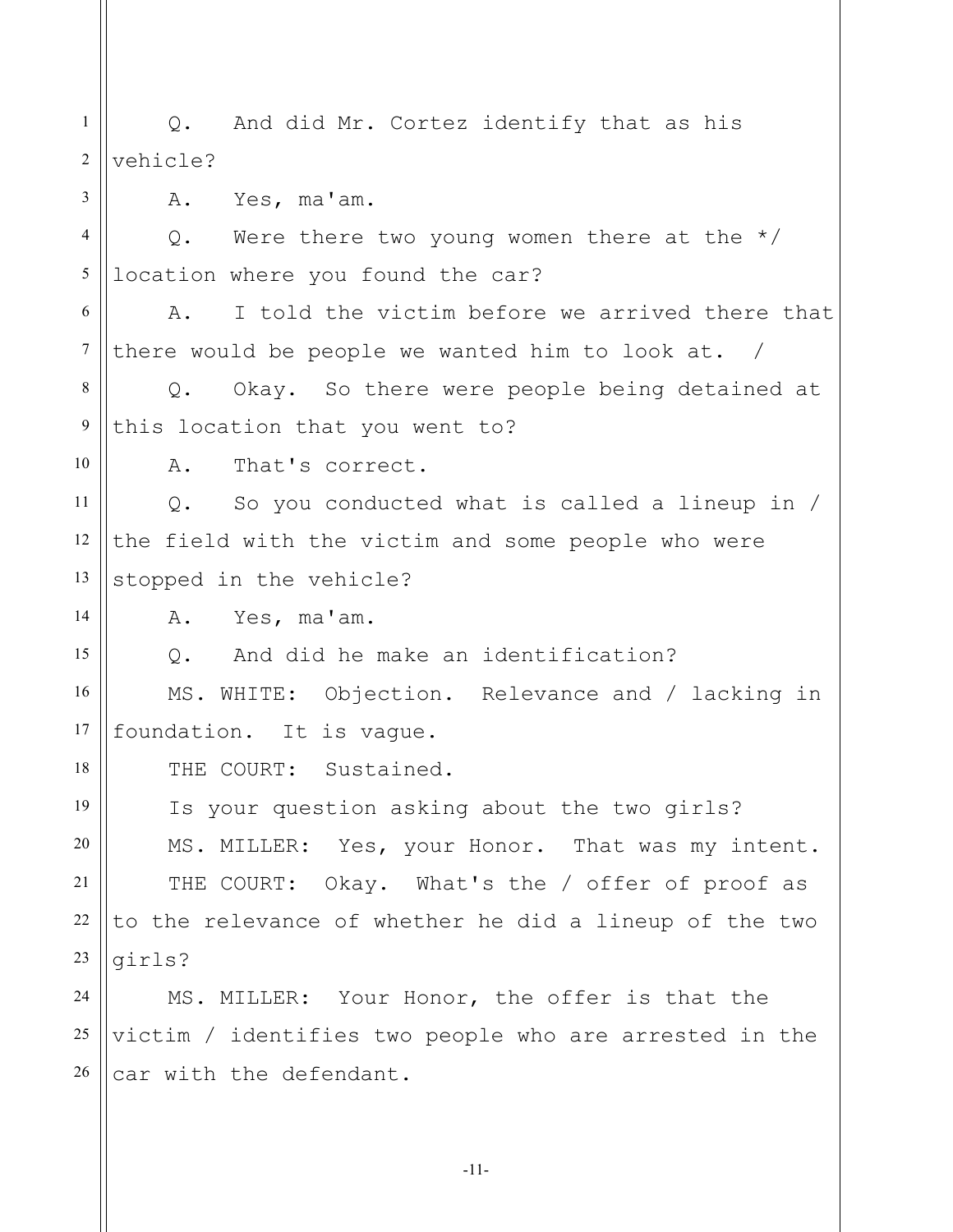THE COURT: All right.

1

| 2       | MS. MILLER: Defendant then makes a statement about      |
|---------|---------------------------------------------------------|
| 3       | his knowledge of what was / going on in the car and the |
| 4       | fact that the car was, in fact, stolen.                 |
| 5       | THE COURT: All right.                                   |
| 6       | MS. WHITE: May I please address that issue?             |
| $\tau$  | THE COURT: Not necessary. / It is relevant for the      |
| $\,8\,$ | reasons that were stated. Next question, please.        |
| 9       | Q. BY MS. MILLER: Now, the victim identified two        |
| 10      | girls who were being detained at the second */          |
| 11      | location; is that correct?                              |
| 12      | A. Yes.                                                 |
| 13      | Q. Did you understand those people to be the two        |
| 14      | girls that he knew as Crystal and Tina?                 |
| 15      | A. Yes, ma'am.                                          |
| 16      | Q. Okay. / And were you able to determine if they       |
| 17      | were adults or juveniles?                               |
| 18      | A. Yes, ma'am. They were juveniles.                     |
| 19      | Q. Okay. And when you got to the second /               |
| 20      | location, did you speak to any other officers?          |
| 21      | Yes. I spoke to the officers who were at the<br>Α.      |
| 22      | scene of the vehicle stop.                              |
| 23      | Okay. Was / there one in particular you spoke<br>Q.     |
| 24      | to at that time?                                        |
| 25      |                                                         |
| 26      |                                                         |
|         |                                                         |
|         | $-12-$                                                  |
|         |                                                         |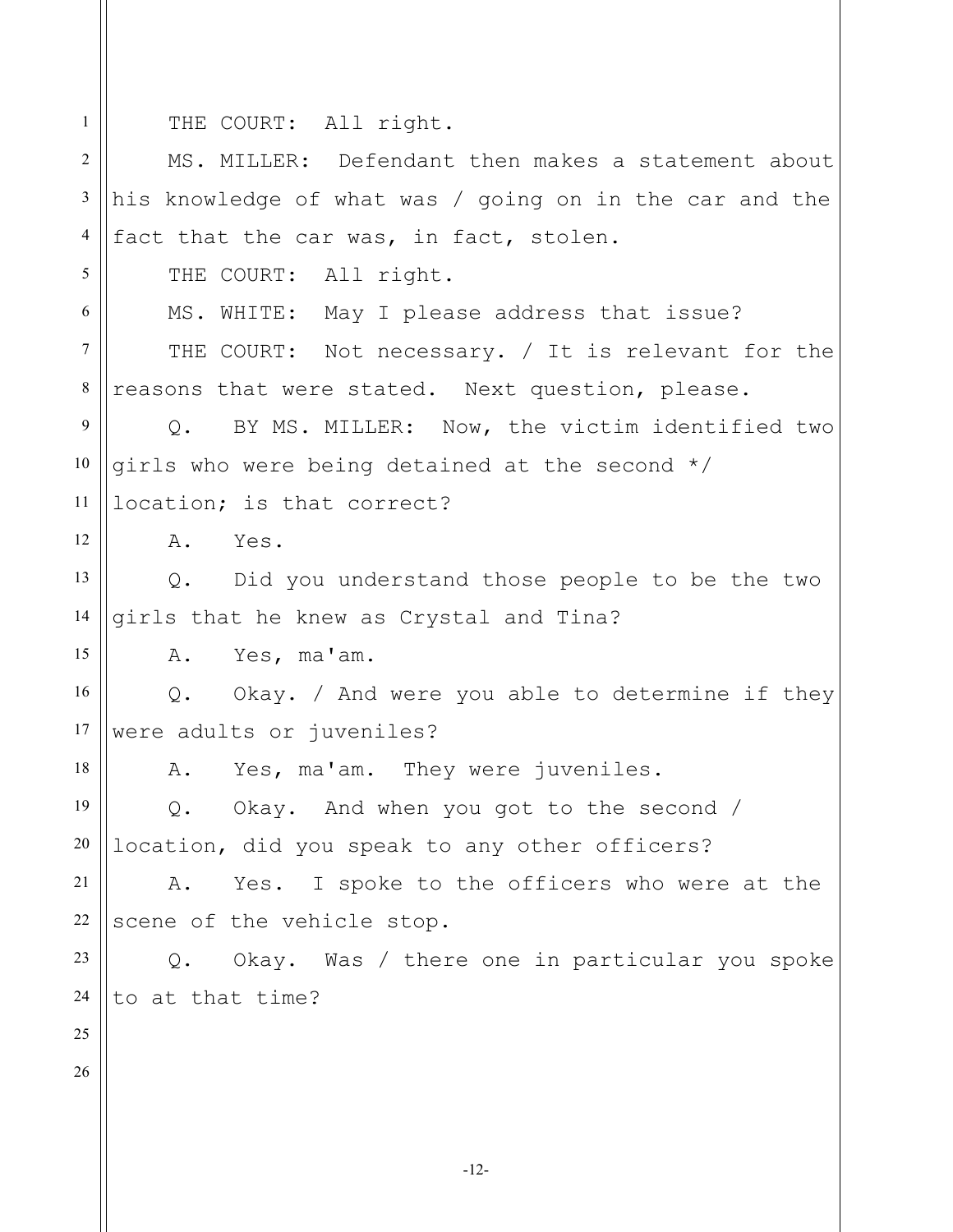1 2 3 4 5 6 7 8 9 10 11 12 13 14 15 16 17 18 19 20 21 22 23 24 25 26 A. Paul Johnson was the one who had pulled the vehicle over, and he was detaining / the occupants of the Nissan. Q. And did he tell you that there were any other people in that car besides the two girls? A. Yes. Q. How / many other people were in the vehicle? A. In addition to the two girls, there were two males. Q. When you arrived to that location, did you / see anyone there who is in the courtroom today? A. Yes, ma'am. Q. And if you could point to that person and describe an article of clothing / that person is wearing. A. That would be the gentleman wearing the jail jumpsuit and sitting next to the attorney. MS. MILLER: Your Honor, may the record reflect \*/ the witness has identified the defendant? THE COURT: It may so reflect. Q. BY MS. MILLER: When you spoke to Officer Johnson, did he tell you whether or not the defendant / was in the car when it was stopped? A. That's correct. He reported to me the defendant was a passenger in the rear seat of the / vehicle.

-13-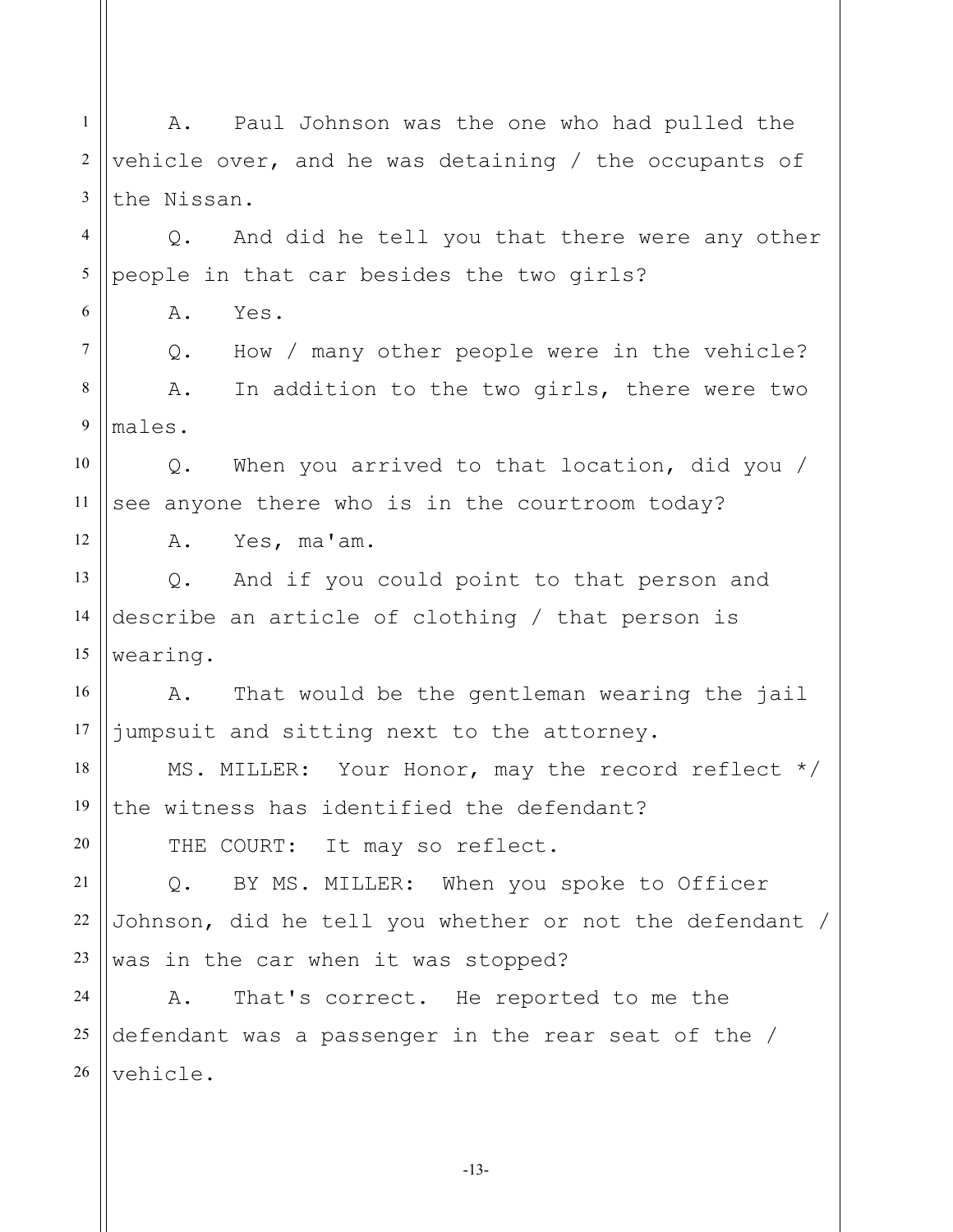1 2 3 4 5 6 7 8 9 10 11 12 13 14 15 16 17 18 19 20 21 22 23 24 25 26 Q. Did you subsequently interview Mr. Henderson, the defendant? A. Yes, ma'am. Q. And did you ask him questions? A. Yes, ma'am. Q. And did he answer those questions? / A. Yes, ma'am. Q. Did you advise him of his rights? A. Yes, I did. Q. Did this happen out in the field, or was it at the police / department? A. We were out in the field. He, Mr. Henderson, was sitting in the back of my police car. Q. And do you recollect whether he / was handcuffed at that point? A. Yes, he was. Q. Did you question him about the circumstances which got him into that vehicle? A. That's correct. Q. What did / he tell you? MS. WHITE: Objection. Lack of foundation. THE COURT: Overruled. Q. BY MS. MILLER: What did the defendant tell you happened that evening? A. He told me he heard from the two / girls, and they wanted to pick him up and go get something to eat.

-14-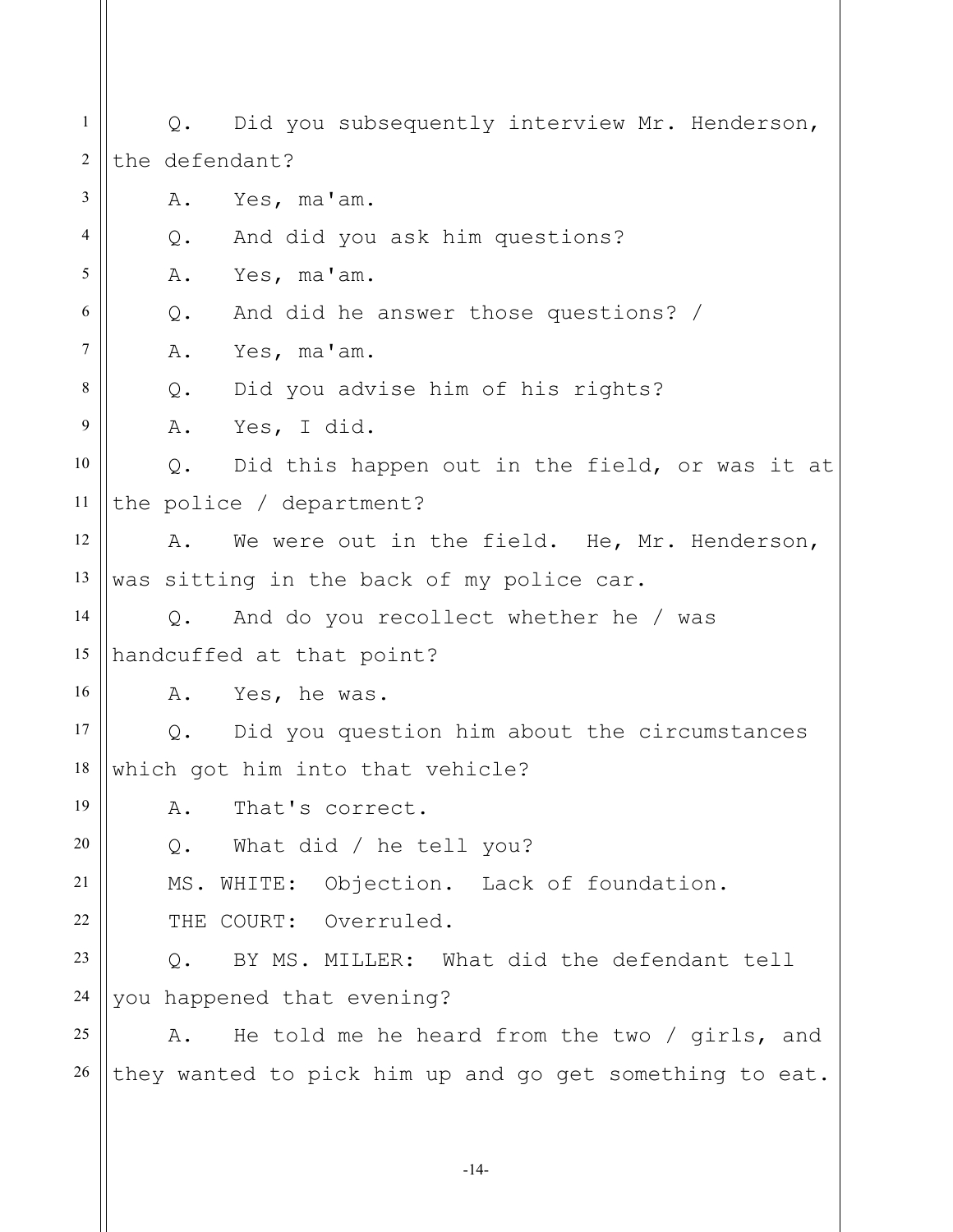| $\mathbf{1}$   | Q. Did the defendant tell you that they were able      |
|----------------|--------------------------------------------------------|
| $\overline{2}$ | to go */ get something to eat?                         |
| 3              | No. The car was stopped prior to them getting<br>Α.    |
| $\overline{4}$ | something to eat.                                      |
| 5              | Did the defendant tell you anything about his<br>$Q$ . |
| 6              | prior / relationship with either of the two girls,     |
| $\tau$         | Crystal or Tina?                                       |
| 8              | MS. WHITE: Objection. Compound.                        |
| 9              | THE COURT: Overruled.                                  |
| 10             | You may answer.                                        |
| 11             | THE WITNESS: He stated that he knew Crystal from       |
| 12             | his past. /                                            |
| 13             | Q. BY MS. MILLER: Okay. He admitted there was          |
| 14             | some sort of prior relationship between the two?       |
| 15             | Yes, ma'am.<br>Α.                                      |
| 16             | MS. MILLER: Your Honor, if I could have just one       |
| 17             | moment.                                                |
| 18             | THE COURT: Yes. /                                      |
| 19             | MS. MILLER: Nothing further.                           |
| 20             | THE COURT: Are you ready to start?                     |
| 21             | MS. WHITE: Yes, I am. If you prefer, your Honor,       |
| 22             | we can take the break.                                 |
| 23             | THE COURT: Let's just go ahead and / get started.      |
| 24             | MS. WHITE: That's fine. Thank you.                     |
| 25             | THE COURT: Let's proceed.                              |
| 26             |                                                        |
|                |                                                        |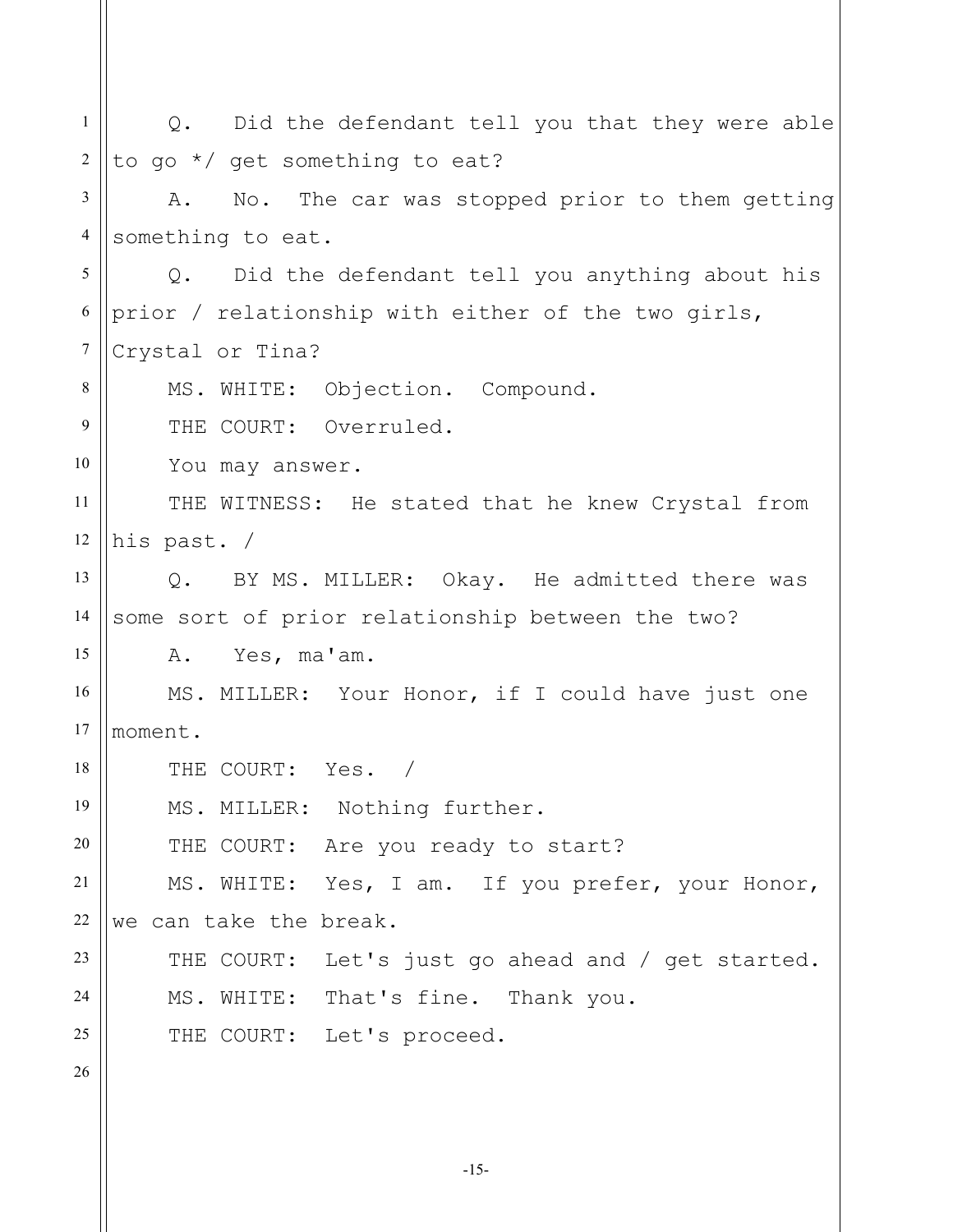| $\mathbf{1}$    | CROSS-EXAMINATION                                         |  |
|-----------------|-----------------------------------------------------------|--|
| $\overline{2}$  | BY MS. WHITE: All right. Let's start here at<br>Q.        |  |
| $\mathfrak{Z}$  | the beginning, Officer Caro.                              |  |
| $\overline{4}$  | You have told us that you had / an interview with         |  |
| 5               | an individual by the name of Cortez on June 18th of       |  |
| 6               | 2009; correct?                                            |  |
| $7\phantom{.0}$ | A. Yes, ma'am.                                            |  |
| 8               | Q. Now, this interview occurred at / about $1:00$         |  |
| $\overline{9}$  | o'clock in the morning; correct?                          |  |
| 10              | A. Yes, ma'am.                                            |  |
| 11              | Q. The interview was held at the Chevron station          |  |
| 12              | which is located at 2261 / North Fairview; correct?       |  |
| 13              | A. Yes, ma'am.                                            |  |
| 14              | Q. Now, Mr. Cortez is a male Hispanic; correct?           |  |
| 15              | A. Yes, ma'am.                                            |  |
| 16              | And his date of birth is $8/2/74$ , which $*/$ made<br>Q. |  |
| 17              | him about 35 years old at the time you interviewed him;   |  |
|                 | $18$   correct?                                           |  |
| 19              | MS. MILLER: Objection. Relevance.                         |  |
| 20              | THE COURT: Overruled.                                     |  |
| 21              | You may answer.                                           |  |
| 22              | THE WITNESS: Yes, ma'am.                                  |  |
| 23              | BY MS. WHITE: And Mr. Cortez told / you that<br>$Q$ .     |  |
| 24              | his car had been stolen; correct?                         |  |
| 25              | A. Yes, ma'am.                                            |  |
| 26              |                                                           |  |
|                 |                                                           |  |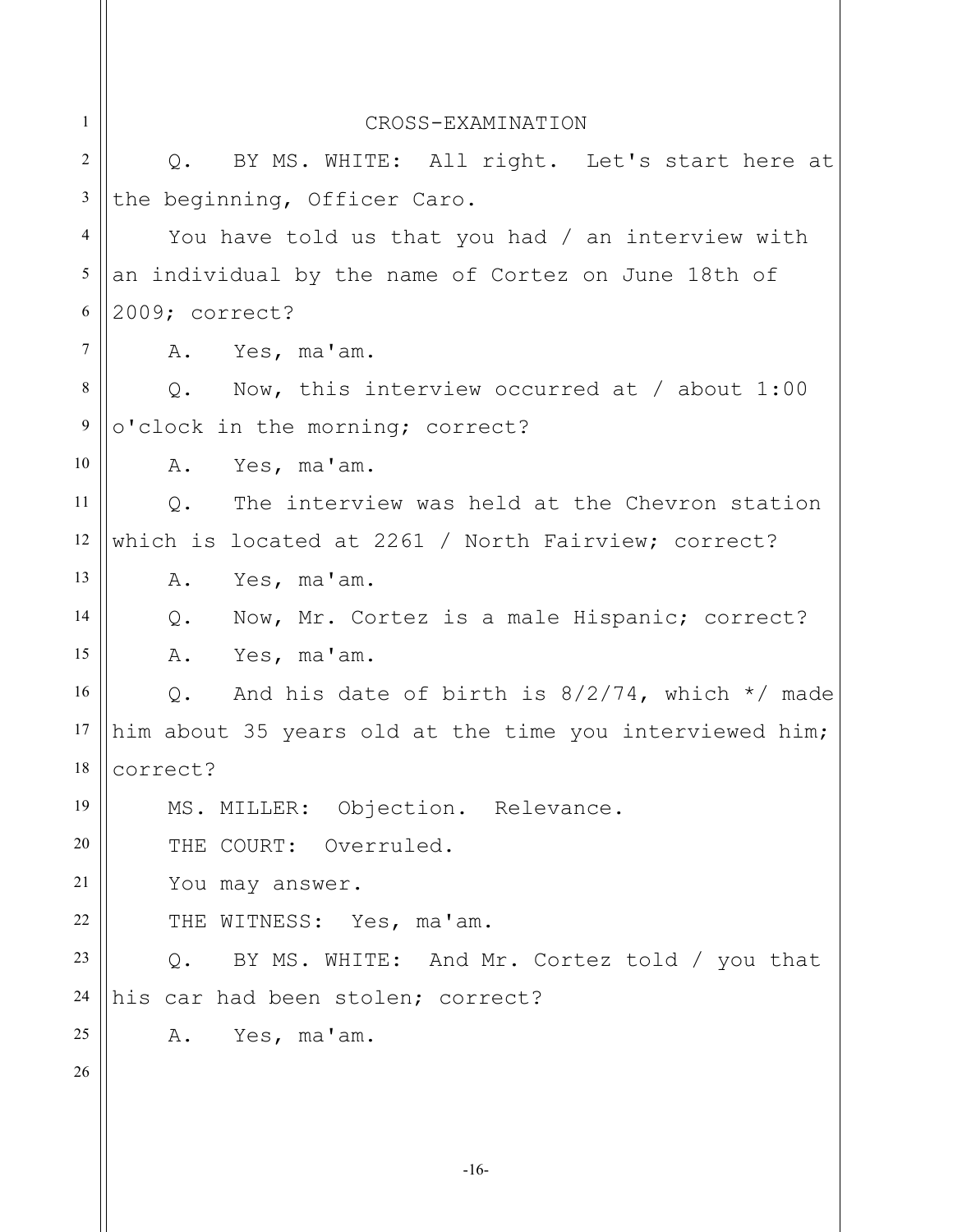1 2 3 4 5 6 7 8 9 10 11 12 13 14 15 16 17 18 19 20 21 22 23 24 25 26 Q. And then you proceeded to get from Mr. Cortez the story about what happened; correct? / A. Yes, ma'am. Q. And the story as to what had happened had actually started one or two days before that; right? A. I am not sure what / you are asking, ma'am. Q. When exactly did Mr. Cortez tell you that he met Tina? A. He was referencing the night before. Q. All right. So you / spoke to Mr. Cortez in the early morning hours of the  $18^{th}$ ; correct? A. That's correct. Q. He complained to you that things started when he met / this woman by the name of Tina; correct? A. That's correct. Q. And as you have testified previously, Tina was a female juvenile; correct? A. That's correct. Q. He / told her that he had seen Tina walking down the streets of Anaheim; is that correct? A. Yes, ma'am. Q. And did he tell you when he / first saw Tina, what day in relationship to the day that he reported that his car was stolen? MS. MILLER: I am going to object. Asked and \*/ answered.

-17-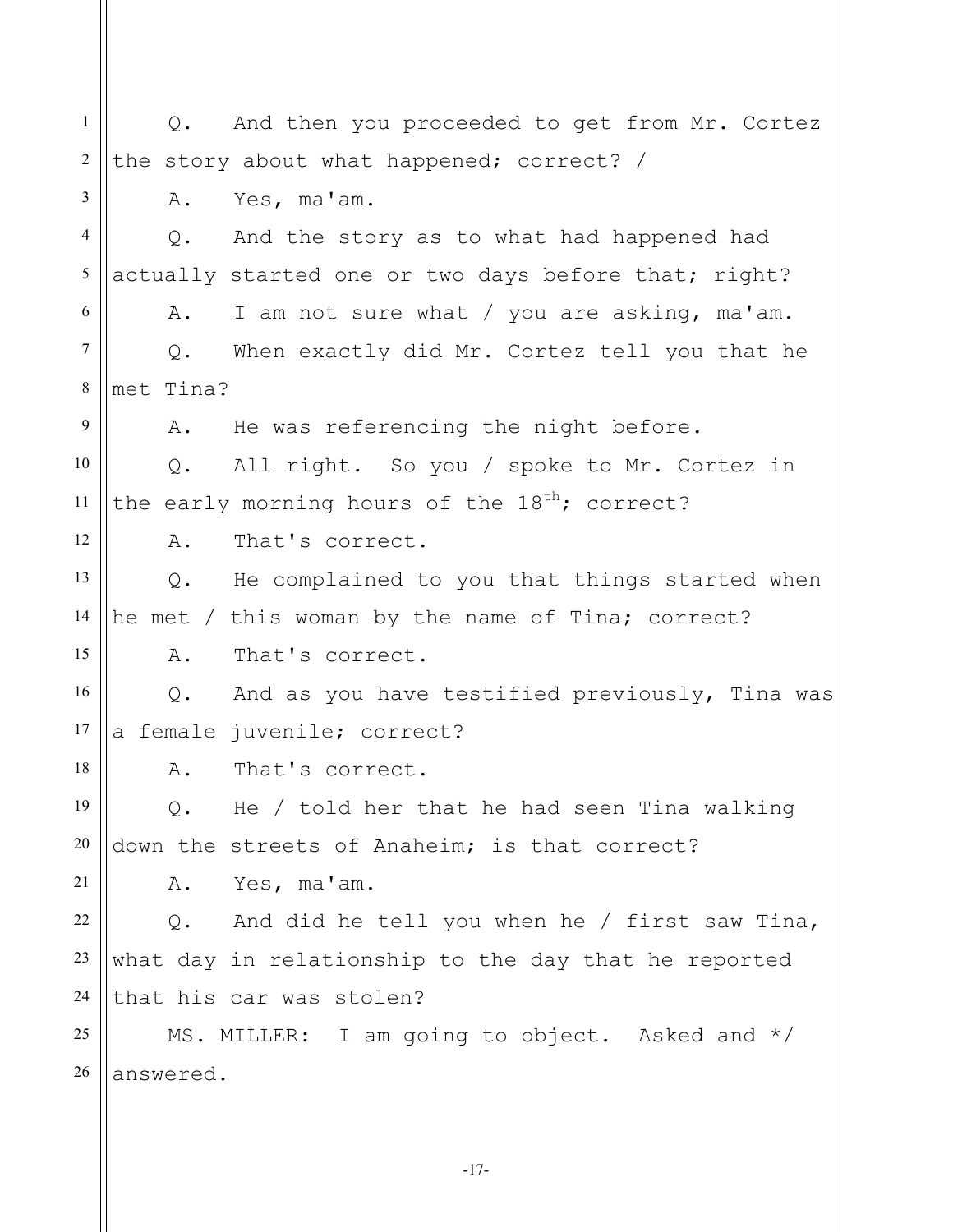1

THE COURT: Overruled.

2 3 4 5 6 7 8 9 10 11 12 13 14 15 16 17 18 19 20 21 22 23 24 25 26 THE WITNESS: He was referring to the night before. Q. BY MS. WHITE: All right. So I believe Mr. Cortez actually told you that he had seen Tina walking / on the streets around midnight on June  $17^{\text{th}}$ ; correct? A. Yes. Somewhere in that time period. Q. Now, according to Mr. Cortez, he felt sorry for Tina / so he stopped and he asked her if she needed a ride; correct? A. Yes, ma'am. Q. And Tina told Mr. Cortez yes and then got into / his car; right? A. Yes, ma'am. Q. Now, did you ask Mr. Cortez some questions as to whether or not he was soliciting this young girl for / any illegal purpose? MS. MILLER: I object. THE COURT: Overruled. You may answer. THE WITNESS: Not at that point, no. Q. BY MS. WHITE: So not at that point in your interview with Mr. Cortez? / A. No. I thought about it, but after everything was said and done and all the facts came out, no.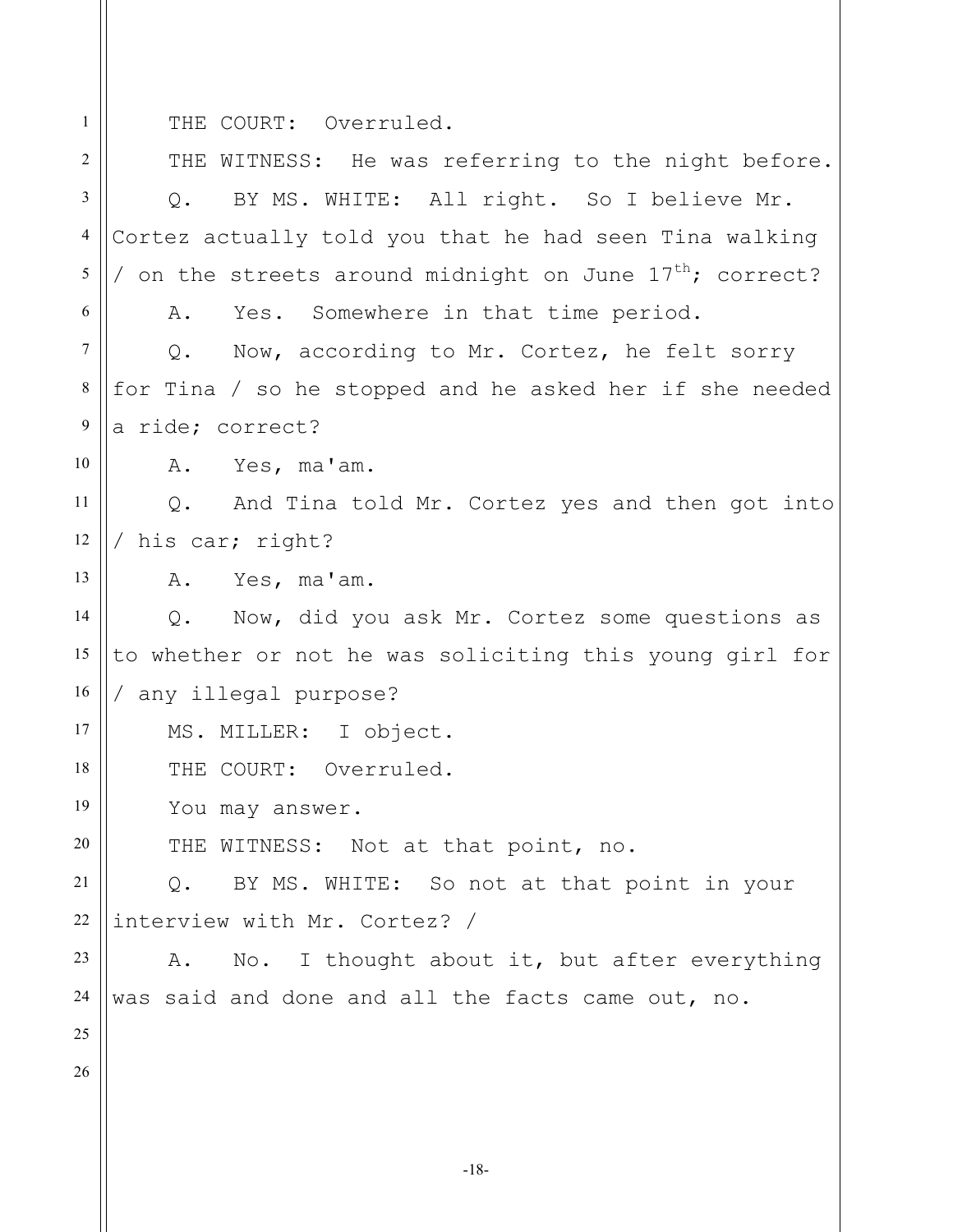1 2 3 4 5 6 7 8 9 10 11 12 13 14 15 16 Q. So at no point in your / interview did you ask him some questions about whether or not he had been soliciting Tina for any illegal purpose; correct? MS. MILLER: I am going to / object again to relevance. THE COURT: Do you have an offer of proof? MS. WHITE: It goes to the victim's story. He is a grown man picking up a \*/ young girl off the street and then making claims against her. THE COURT: Objection is overruled. Next question. Q. BY MS. WHITE: Did you ever ask him if he was looking / for a prostitute or if he was soliciting these young women? A. I did question him whether he knew the age of Tina once I discovered / how old she was. He stated he wasn't aware she was only 14. He stated one of the

17 18 main reasons why he picked her up / is because he felt sorry for her walking in the middle of the night.

19 20 21 Q. Now, did Mr. Cortez tell you anything about whether or not / he planned on partying with these two girls?

A. No, ma'am.

23 24 Q. Okay. He did not make that statement to you; correct?

A. No, he did not.

26

25

22